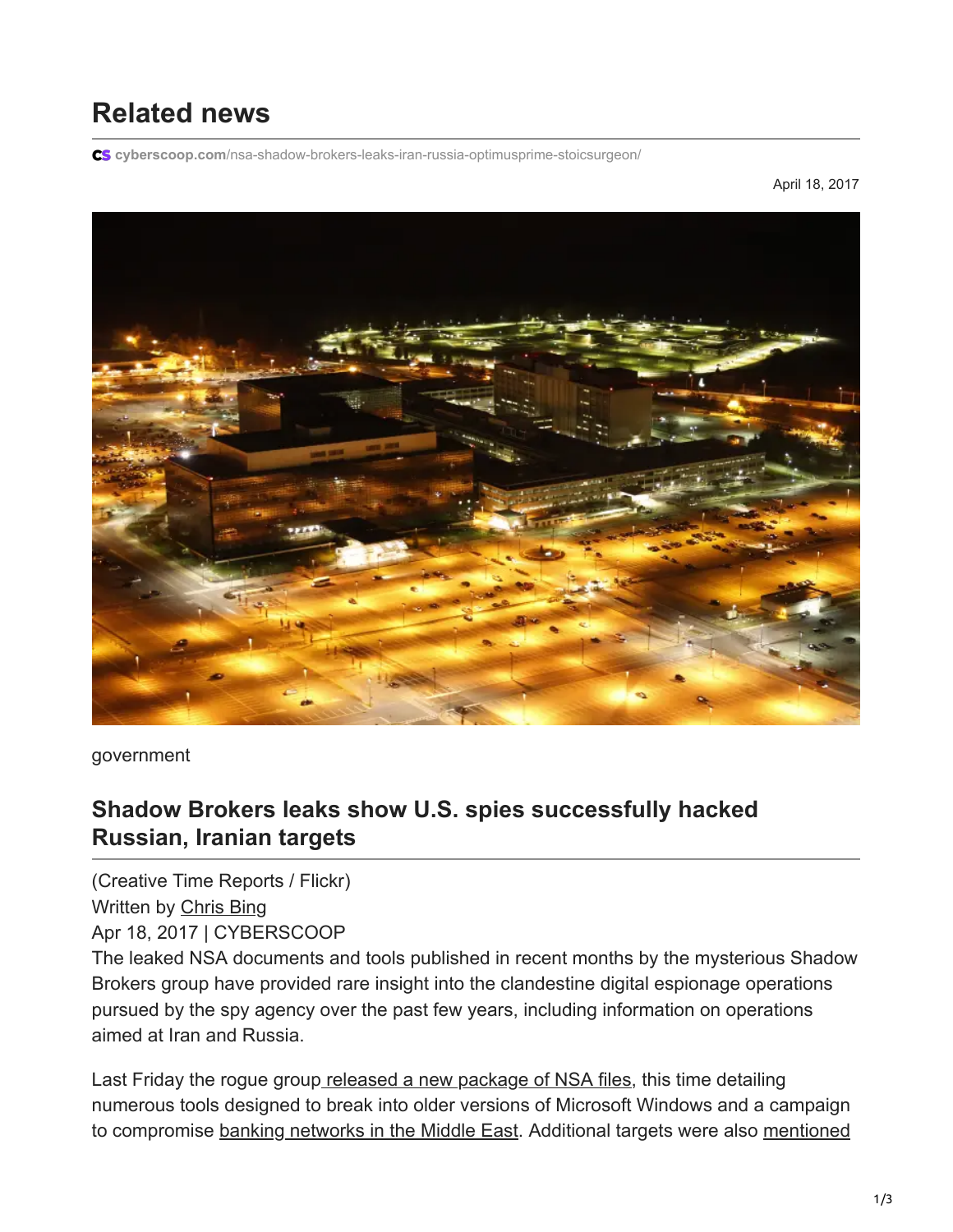[one week prior in a separate archive that was largely ignored by most media outlets.](https://www.cyberscoop.com/shadow-brokers-linux-nsa-donald-trump-syria/)

Yet the document cache [published April 8](https://medium.com/@shadowbrokerss/dont-forget-your-base-867d304a94b1) provides evidence that the NSA had once launched a series of successful computer-based intrusions against multiple high-profile foreign targets, including the Office of the President of Iran and the Russian Federal Nuclear Center, said two former intelligence officials who spoke to CyberScoop on the condition of anonymity due to their knowledge of internal operations. That release contained files with earmarked organizations and other evidence that explains how certain cyberattacks were engineered.

"The fact that this is in there the way it is means these targets were definitely owned," one former intelligence official said. "It means it was a successful op, plain and simple."

Another former intelligence official that worked at the NSA and also spoke on condition of anonymity said the April 8 document dump offered authentic internal information regarding past agency operations.

While the Shadow Brokers [published a list of 300 IP addresses](https://www.myhackerhouse.com/hacker-halloween-inside-shadow-brokers-leak/) last October that were supposedly once compromised by the spy agency, it was not until recently that researchers were provided with more comprehensive targeting data.

An analysis of [one archive presented](https://github.com/x0rz/EQGRP/tree/master/archive_files) by the Shadow Brokers reveals a collage of web domains and hardware systems that were at one point targeted by the NSA and attacked with a suite of hacking tools. These domains include:

- [dolat.ir](https://github.com/x0rz/EQGRP/blob/master/archive_files/stoicctrls/stoicctrls/stoicsurgeon_ctrl__v__1.6.12.6_x86-linux-optimusprime-vezarat.dolat.ir): Islamic Republic of Iran Presidential Office website
- [vniitf.ru:](http://vniitf.ru/) Russian Federal Nuclear Center website
- mail.prf.gov.ru: a mail server for the Presidential Administration of Russia (aprf.gov.ru is no longer online)
- [vega-int.ru:](http://vega-int.ru/) a website for Russian internet service provider, Vega-Internet
- [snz.ru:](http://snz.ru/) a website for the office providing telecommunications and other internet support for Vniitf.ru
- [minatom.ru](http://minatom.ru/): a website of the Ministry for Atomic Energy of the Russian Federation
- [udprf.ru](http://udprf.ru/): the Office of the President of the Russian Federation website
- rowdaco.com: a defunct website [once apparently used](http://www.bizearch.com/company/Rowda_Electronics_Company_274156.htm) by a Somalia-based electronics store, Rowda Electronics Company
- [ikoula.com](http://ikoula.com/): a website for a French data storage and server rental company

A closer look at the full filenames in the archive provides additional insight. The websites themselves represent targeted host machines, or boxes, each of which is paired with two different codenames— one for the hacking tool used and another for the associated operation.

For example, one such file name is listed as: